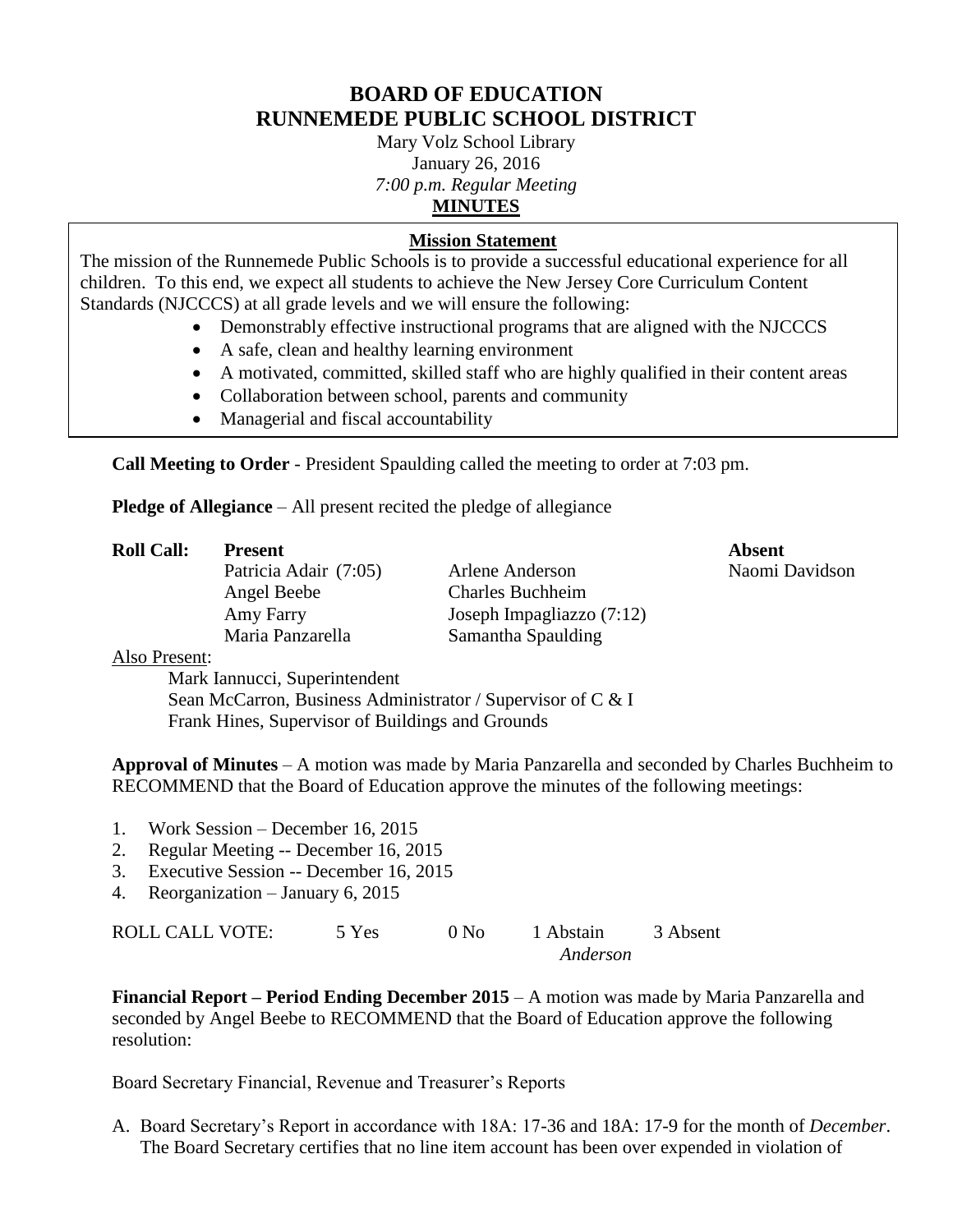N.J.A.C. 6A:23A-16.10 (c) 3 and that sufficient funds are available to meet the District's financial obligations for the remainder of the fiscal year.

- B. Treasurer's Report in accordance with 18A:17-36 and 18A:17-9 for the month of *December*. The Treasurer's and Secretary's report are in agreement for the month of *December* 2015.
- C. Board Secretary in accordance with N.J.A.C. 6A:23A-16.10 (c) 2 certifies that there are no changes in anticipated revenue amounts or revenue sources.
- D. Board of Education Certification pursuant to N.J.A.C. 6A:23A-16.10 (c) 4, we certify that after review of the secretary's monthly financial report (appropriations section) and upon consultation with the appropriate District officials, that to the best of our knowledge no major accounts or funds have been over expended in violation of N.J.A.C. 6A:23A-16.10 (b) and that sufficient funds are available to meet the District's financial obligations for the remainder of the fiscal year.

| <b>Business Administrator</b> | $\langle \gamma \gamma \rangle$ | $c\arctan$ | January 26, 2016<br>Date |          |
|-------------------------------|---------------------------------|------------|--------------------------|----------|
| ROLL CALL VOTE:               | 6 Yes                           | 0 No       | 0 Abstain                | 3 Absent |

**Presentations – Men & Women of Distinction (Student Group)** – Two students (Autumn and Connor) discussed everything they have worked on as members of this group. The advisors of the group (Mr. Marakovits and Mrs. Defeo) joined the students as they discussed goals, challenge week, and field trips they go on to assist others.

**Correspondence** - None

## **Recognition of Citizens - Public Comments on Agenda Items Only -** None

**Secretary / Curriculum Report**- Dr. McCarron reported on Business and Curriculum happenings throughout the district.

**Superintendent's Report -** The Superintendent Report is presented in the attached document.

#### **Principals' Reports**

A. Fire and Security Drills to date were conducted as follows:

| <b>SCHOOL</b>  | <b>TYPE OF DRILL</b> | <b>DATES</b>      | <b>DURATION</b>      |
|----------------|----------------------|-------------------|----------------------|
| <b>BINGHAM</b> | Fire Drill           | January 15, 2016  | 3 minutes            |
|                | Lockdown             | January 21, 2016  | 4 minutes            |
| <b>DOWNING</b> | Lockdown             | January 15, 2016  | 3 minutes            |
|                | Fire Drill           | January 21, 2016  | 2 minutes            |
| <b>VOLZ</b>    | Fire Drill           | December 7, 2015  | 3 minutes 22 seconds |
|                | Lockdown             | December 18, 2015 | 3 minutes 16 seconds |

B. Nurse's Report

C. Buildings and Grounds Report

D. Special Education Report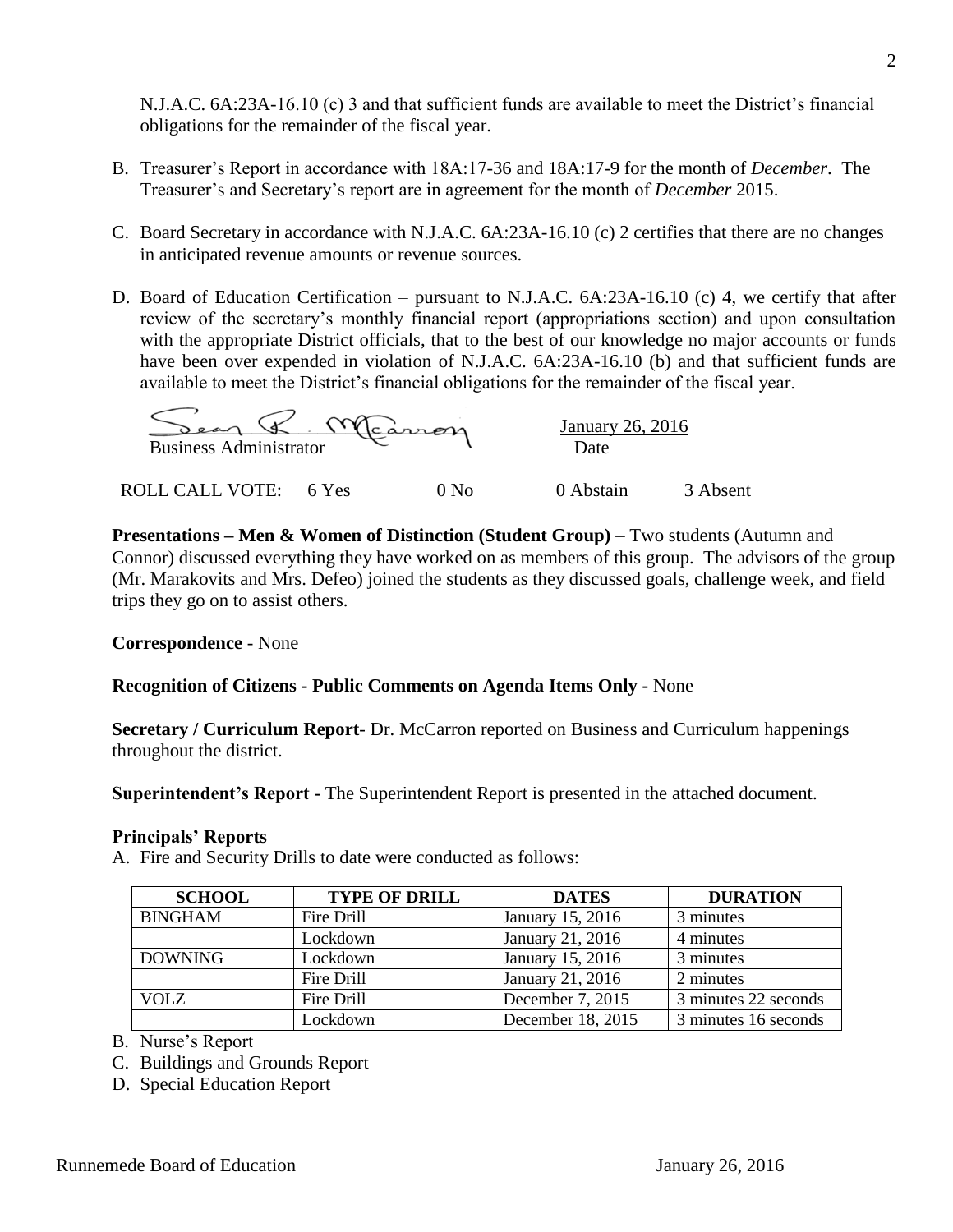## **Other Reports**

- A. PTA Report Ms. Spaulding reminded the board to bring in a monetary donation for the basket auction.
- B. Committee Reports
	- Camden County Educational Services Commission
	- NJSBA Report next meeting will be in May
	- Black Horse Pike Regional School District
	- Negotiations Meeting scheduled for February 10, 2016
	- $\bullet$  Ad Hoc (Building) Met with borough and next meeting is scheduled for February

## **New Business**

A. **PROPERTY & TRANSPORTATION** – A motion was made by Charles Buchheim and seconded by Maria Panzarella to approve the following on the recommendation of the Superintendent: 1. Facility Use

| $1.1$ active $\cup$ sc |                  |                               |               |                                   |
|------------------------|------------------|-------------------------------|---------------|-----------------------------------|
| <b>FACILITY</b>        | USER             | <b>PURPOSE</b>                | <b>DATE</b>   | <b>TIME</b>                       |
| Mary Volz              | Kaitlyn Taraschi | Jump Rope for                 | $2 - 20 - 16$ | $8:00am - 1:00pm$                 |
| Gymnasium and          |                  | Heart                         | $2 - 27 - 16$ | $(9-12$ event)                    |
| All Purpose Room       |                  |                               | (rain date)   | (1 hour before and1 hour          |
|                        |                  |                               |               | after event for set up $\&$       |
|                        |                  |                               |               | clean up)                         |
| Mary Volz              | Runnemede Board  | Student 8 <sup>th</sup> Grade | $3-9-16$      | $5:00 \text{pm} - 9:00 \text{pm}$ |
| All Purpose Room       | of Education/NJ  | Dialogue for County           |               |                                   |
| and Kitchen            | School Boards    | Meeting                       |               |                                   |
|                        | Association      |                               |               |                                   |
|                        |                  |                               |               |                                   |

ROLL CALL VOTE: 8 Yes 0 No 0 Abstain 1 Absent

- **B. PERSONNEL** A motion was made by Charles Buchheim and seconded by Angel Beebe to approve the following on the recommendation of the Superintendent:
	- 1. Accept with regret the Retirement of Kathy Zdanowski beginning July1, 2016
	- 2. Anthony Chiaravalloti as Substitute Bus Driver
	- 3. Danel Joyce as Long-term Substitute from February 22, 2016, to May 13, 2016, at Step 2 \$49,645.00 (Pro-rated)
	- 4. Shaena McCoy as School Nurse, Step 6 Bachelor +15 \$53,818.00 (Pro-rated) beginning tentatively February 8, 2016
	- 5. Patricia Rizzi on Step 1 Custodial/Maintenance Guide \$34,161.00 to perform duties as School Bus Driver and Maintenance as needed. Effective February 1, 2016

ROLL CALL VOTE: 8 Yes 0 No 0 Abstain 1 Absent

**C. FINANCE** – A motion was made Maria Panzarella and Patricia Adair approve the following on the recommendation of the Superintendent and School Business Administrator to approve the following as attached: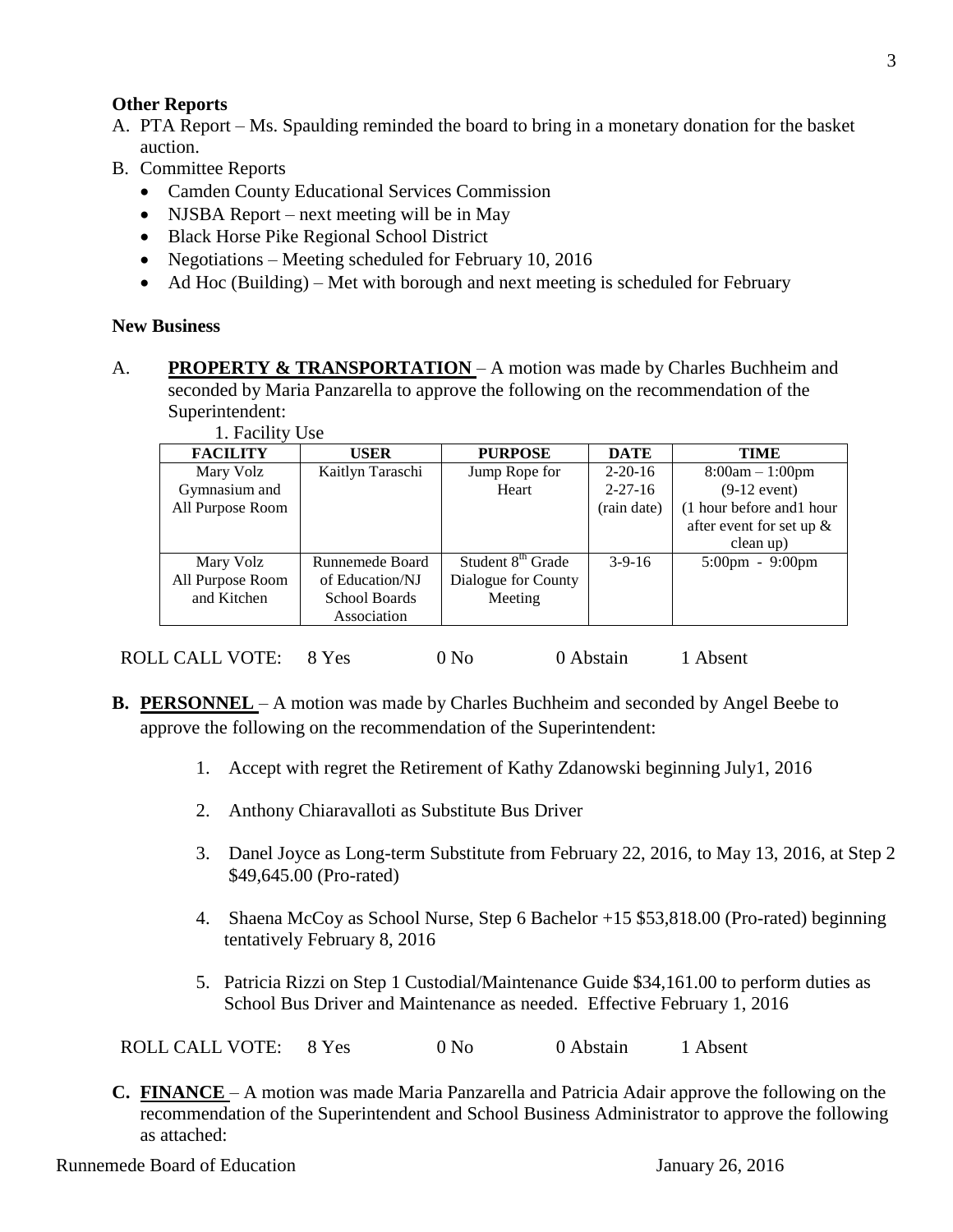1. Transfers and Appropriation/Revenue Adjustments – *December* Cash Report – *December* Receipt Report – *December* Treasurer's Report – *December* Board Secretary's Report – *December*

| <b>NAME</b>        | <b>WORKSHOP/CONFERENCE</b>         | DATE(S)/TIME                      | <b>COST</b>             |
|--------------------|------------------------------------|-----------------------------------|-------------------------|
| Ruby Jewell        | <b>USDS Foods Conference</b>       | $1 - 21 - 16$                     | $\Omega$                |
|                    | Sponsor: USDA                      | $8:30am - 2:30pm$                 | Mileage                 |
|                    | Location: Hyatt Regency            |                                   |                         |
|                    | New Brunswick, NJ                  |                                   |                         |
| Jeanette Schiraldi | TECHSPO 2016                       | $1-28-16$                         | \$420.00                |
|                    | Sponsor: NJASA                     | $8:00am - 5:00pm$                 | Mileage                 |
|                    | Location: Harrah's                 | $1-29-16$                         |                         |
|                    | Atlantic City, NJ                  | $8:00am - 3:30pm$                 |                         |
|                    |                                    |                                   |                         |
| Angel Beebe        | Camden/Gloucester/Salem            | $2 - 1 - 16$                      | $\overline{0}$          |
|                    | <b>Tri County Meeting</b>          | $6:00 \text{pm} - 9:00 \text{pm}$ | Mileage                 |
|                    | Sponsor: NJSBA                     |                                   |                         |
|                    | Location: Bogey's                  |                                   |                         |
|                    | Mantua, NJ                         |                                   |                         |
| Sean McCarron      | Public & Non-Public                | $2 - 2 - 16$                      | $\Omega$                |
| Kathleen Malatesta | Coordination of Transp.            | $8:30am - 12:00pm$                | Mileage                 |
|                    | <b>Services Annual Meeting</b>     |                                   |                         |
|                    | Sponsor: Camden County             |                                   |                         |
|                    | Office of Education                |                                   |                         |
|                    | Location: CCESC                    |                                   |                         |
|                    | Clementon, NJ                      |                                   |                         |
| Jade Yezzi         | Duties & Responsibilities of       | $2 - 2 - 16$                      | 2 @ $$149.00$ ea.=      |
| Kristin Callahan   | the District Anti-Bullying         | $8:30am - 1:30pm$                 | \$298.00                |
|                    | Coordinator & Specialist           |                                   | Mileage                 |
|                    | Sponsor: EIRC                      |                                   |                         |
|                    | Location: EIRC                     |                                   |                         |
|                    | Mullica Hill, NJ                   |                                   |                         |
| Kari Passarella    | Help Your Students Meet            | $2 - 9 - 16$                      | \$239.00                |
|                    | Your Math Standards                | $8:30am - 3:15$                   | Mileage                 |
|                    | Sponsor: BER                       |                                   |                         |
|                    | Location: Mansion on Main          |                                   |                         |
|                    | St., Voorhees, NJ                  |                                   |                         |
| Samantha Eib       | 2016 Conference for NJ             | $2 - 22 - 16$                     | 1 @ \$388.00            |
| <b>Steve Pili</b>  | Pre-School Teachers                | $2 - 23 - 16$                     | (Principals attend free |
|                    | Sponsor: Staff Development         |                                   | of charge)              |
|                    | for Educators                      |                                   | Mileage                 |
|                    | Location: Resorts Casino           |                                   |                         |
|                    | Hotel, Atlantic City, NJ           |                                   |                         |
| <b>Frank Hines</b> | <b>PEOSH NJADP 2015-2016</b>       | $2 - 24 - 16$                     | $\theta$                |
|                    | <b>Indoor Air Quality Training</b> | $8:00am - 12:30pm$                | Mileage                 |
|                    | Sponsor: NJ Dept. of Health        |                                   |                         |
|                    | Location: Gloucester County        |                                   |                         |
|                    | Government Bldg.                   |                                   |                         |

2. Professional Development Workshops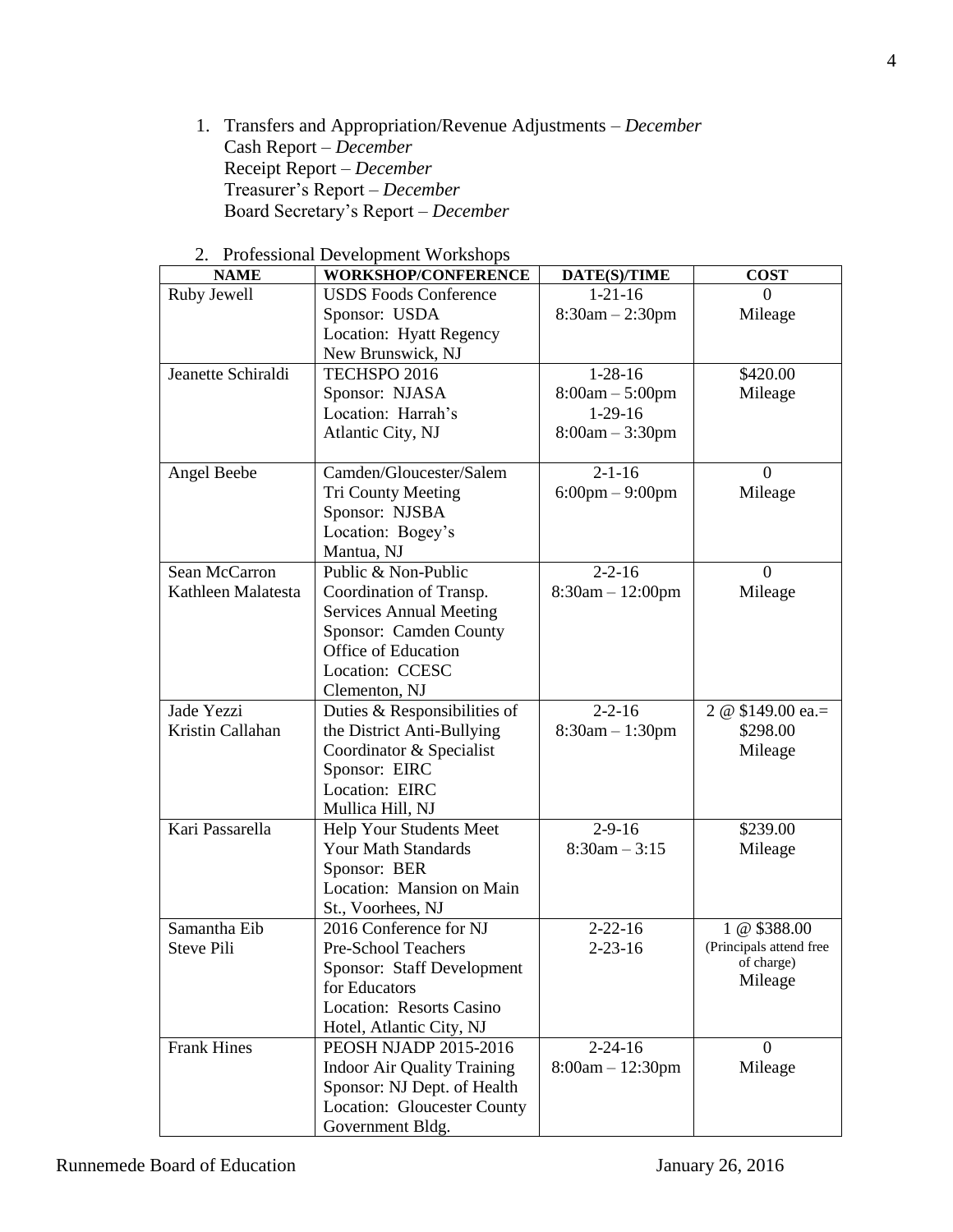|                       | Clayton, NJ                         |                    |              |
|-----------------------|-------------------------------------|--------------------|--------------|
| <b>Steve Pili</b>     | Prepare for Unpredictability!       | $2 - 26 - 16$      | \$149.00     |
|                       | Improv to React Efficiently         | $9:00am - 3:00pm$  | Mileage      |
|                       | and Become a Better                 |                    |              |
|                       | Administrator!                      |                    |              |
|                       | Sponsor: FEA                        |                    |              |
|                       | Location: FEA, Monroe, NJ           |                    |              |
| <b>Steve Pili</b>     | <b>Behavior Programming for</b>     | $3-15-16$          | \$149.00     |
|                       | Students with ADHD &                | $8:30am - 1:30pm$  | Mileage      |
|                       | <b>Emotional Disabilities</b>       |                    |              |
|                       | Sponsor: EIRC                       |                    |              |
|                       | Location: Mullica Hill, NJ          |                    |              |
| <b>Becky Giordano</b> | Claims Coordinator – Train          | $3-18-16$          | \$10.00      |
|                       | the Trainer                         | $9:00am - 12:00pm$ | (refundable) |
|                       | Sponsor: NJ Schools                 |                    | Mileage      |
|                       | <b>Insurance Group</b>              |                    |              |
|                       | Location: NJ Schools Ins.           |                    |              |
|                       | Group, Mt. Laurel, NJ               |                    |              |
| <b>Becky Giordano</b> | <b>Title I Technical Assistance</b> | $3-21-16$          | $\theta$     |
|                       | Sponsor: NJ Dept. of Educ.          | $9:30am - 1:15pm$  | Mileage      |
|                       | Location: EIRC South                |                    |              |
|                       | Mullica Hill, NJ                    |                    |              |

## 3. Payment of Bills (Bills Lists attached)

| <b>ACCOUNT PERIOD/BATCH #</b>     | <b>TOTAL AMOUNT</b> |
|-----------------------------------|---------------------|
| Bills List $#1 - Payroll$         | \$397,211.39        |
| Bills List #2 - Payroll           | \$360,582.87        |
| Bills List $#3 - A/P$ Batch $#64$ | \$630,910.31        |
| Bills List $#4 - N/A$             |                     |
| Cafeteria – Batch #65             | \$23,361.76         |
| <b>TOTAL</b>                      | \$1,412,066.33      |

- 4. Gloucester County Special Services School District CRESS 2015-2016 Services Proposal to provide 10 hours of Educational Consultation Services (Behavior) from January 11, 2016 through June 30. 2016.
- 5. Runnemede School Bus to transport the following:
	- a. Boys Basketball Team to game in Bellmawr on January 19, 2016
	- b. Mary Volz Cheerleaders to Carusi Middle School in Cherry Hill, NJ for a Cheerleading Competition on February 5, 2016.
- 6. Delaware Valley Friends School Enrollment Agreement to provide educational services to SID#7454161800 and SID#7600332578 during the 2015-2016 school year.
- 7. **WHEREAS**, NJAC 6A:23A-5.3 provides that a school district may request a waiver of compliance with respect to the district's participation in the Special Education Medicaid Initiative (SEMI) program for the 2016-2017 school year; & **W**H**EREAS**, the Runnemede Borough Board of Education desires to apply for this waiver due to the fact that it projects having fewer than 40 Medicaid eligible classified students.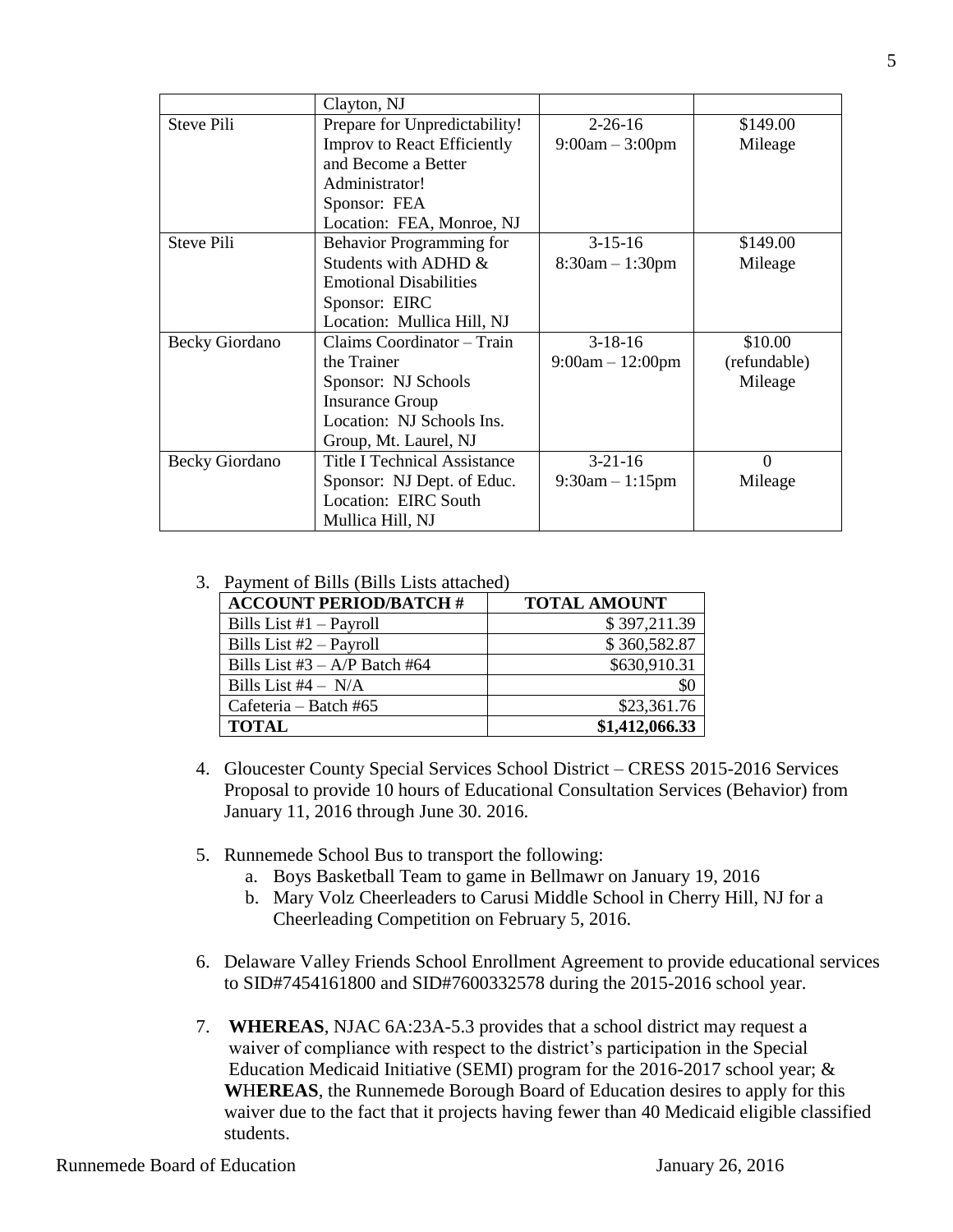**RESOLVED**, that the Runnemede Borough Board of Education hereby authorizes the Chief School Administrator to submit to the Executive County Superintendent of Schools in the County of Camden an appropriate waiver of the requirements of NJAC 6A:23A-5.3 for the 2016-2017 school year.

ROLL CALL VOTE: 8 Yes 0 No 0 Abstain 1 Absent

- **D. CURRICULUM –** A motion was made Charles Buchheim and seconded by Patricia Adair to approve the following on the recommendation of the Superintendent:
	- 1. Meghan Bollendorf for course approval for *"History 109"*,*"Math 121 ", "Spanish 102"* (Spring 2016)
	- 2. Andrea Foglietta for course approval for TSP1 *"Behavior Assessment and Measurement"* (Spring 2016), XSUOC.G.C.E *"Learning & Behavior "* (Spring 2016)
	- 3. Kristen Ambrose for course approval for EDSU 28546 *"Educational Organizations and Leadership"* , EDAM *"School Finance & Records"* (Spring 2016) *Organizations and Leadership"* ,(Spring 2016), CURR29580 *"Fundamentals of Curriculum Development"* (Fall 2016)
	- 4. Colleen Gagliardi from Camden County College to do 15 hours Field Experience with Ms. Bergman

ROLL CALL VOTE: 8 Yes 0 No 0 Abstain 1 Absent

- **E. POLICIES/PUBLIC RELATIONS** A motion was made by Maria Panzarella and seconded by Angel Beebe to approve the following on the recommendation of the Superintendent:
	- 1. Policy 2431 Athletic Competition for  $2<sup>nd</sup>$  Reading
	- 2. Job Description J-43 Basic Skills Teacher
	- 3. Policies & Regulations for  $1<sup>st</sup>$  Reading
		- a. P & R 1240 Evaluation of Superintendent (M) Revised
		- b. P & R 3221 Evaluation of Teachers (M) Revised
		- c. P & R 3223 Evaluation of Teaching Staff Members, Excluding Teachers and Administrators (M) Revised
		- d. P & R 3223 Evaluation of Administrators, Excluding Principals, Vice Principals and Assistant Principals (M) Revised
		- e. P & R 3224 Evaluations of Principals, Vice Principals. and Assistant Principals (M) Revised
		- f. P 3431.1 Family Leave (M) Revised
		- g. P 4431.1 Family Leave (M) Revised
		- h. P 5337 Service Animals (New)
		- i. P 5516 Use of Electronic Communication and Recording Devices (M) Revised
	- 4. *"Go Red for Women* " staff fundraiser for February 5, 2016 for Heart Association